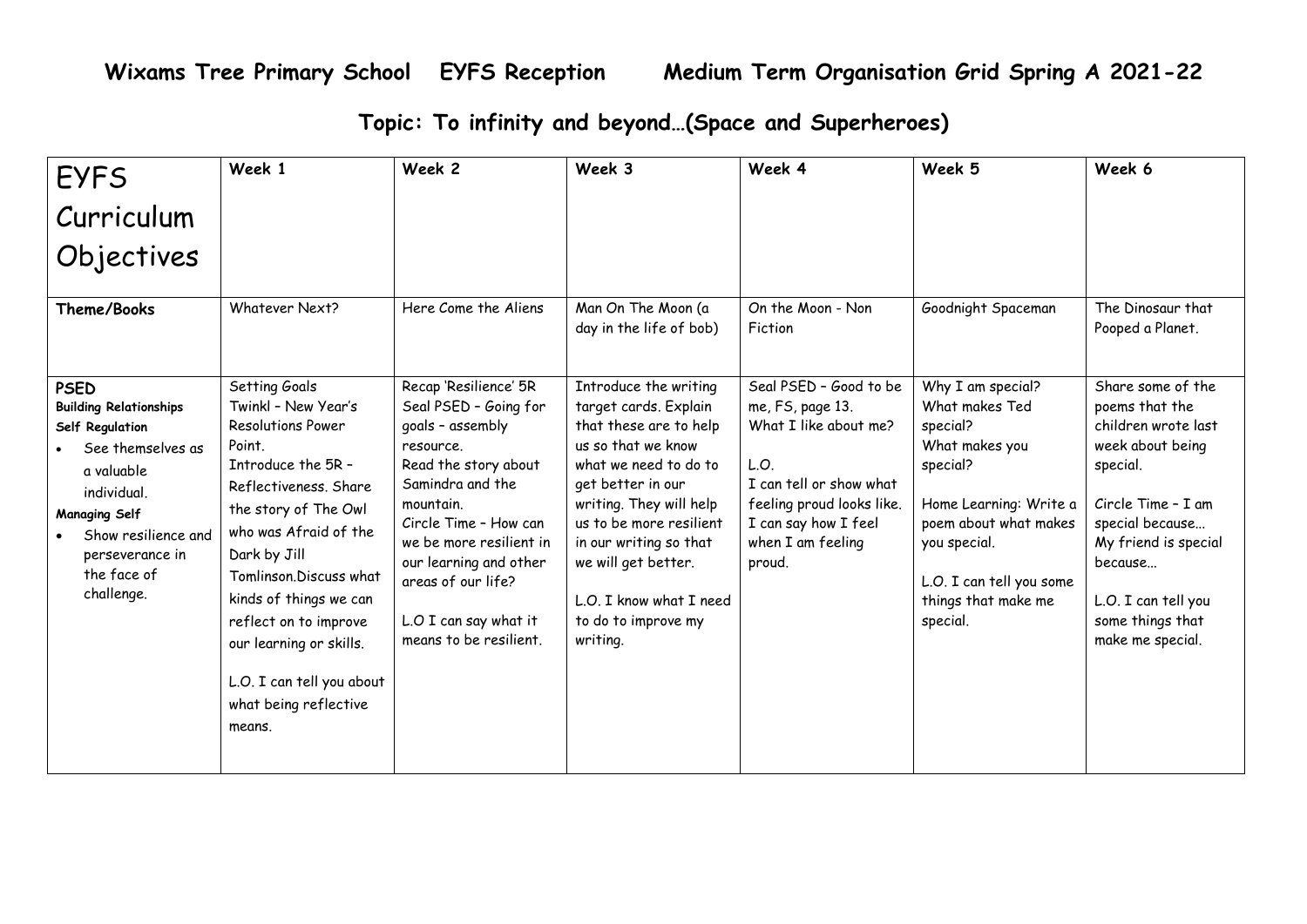| COMMUNICATION<br>AND LANGUAGE<br>Listening, Attention,<br>Understanding<br><b>Speaking</b><br>Connect one idea or<br>action to another<br>using a range of<br>connectives.<br>Use talk to help<br>work out problems<br>and organise<br>thinking and<br>activities explain<br>how things work<br>and why they might<br>happen.<br>Learn rhymes,<br>poems and songs.                                              | Learn the song: Zoom<br>Zoom Zoom.<br>Learn the song: If you<br>blast off into space<br>today. Recite as a<br>poem.<br>L.O. I can recite a song<br>or poem from memory.                                                                                                                    | Learn the song: Solar<br>System in Motion.<br>Learn the poem: The<br>Moon Game.<br>L.O. I can recite a song<br>from memory.                                                                                                                                                                                              | During literacy tasks<br>and general discussions<br>about space, encourage<br>children to extend<br>spoken sentences using<br>'and' to connect ideas.<br>L.O. I can connect ideas<br>using the connective<br>'and'.                                                                    | During literacy tasks<br>and general discussions<br>about space, encourage<br>children to extend<br>spoken sentences using<br>'because, or & but' to<br>connect ideas.<br>L.O. I can connect ideas<br>using the connective<br>'because', 'or' & 'but'.                                                                    | Program the Beebot<br>control device to<br>navigate different<br>pathways to reach<br>different locations.<br>Children to work in<br>pairs and use talk to<br>discuss their ideas and<br>thinking.<br>L.O. I can use talk to<br>organise my thinking<br>and explain what has<br>happened.          | Program the Beebot<br>control device to<br>navigate different<br>pathways to reach<br>different locations.<br>Children to work in<br>pairs and use talk to<br>discuss their ideas<br>and thinking.<br>L.O. I can use talk to<br>organise my thinking<br>and explain what has<br>happened.                        |
|-----------------------------------------------------------------------------------------------------------------------------------------------------------------------------------------------------------------------------------------------------------------------------------------------------------------------------------------------------------------------------------------------------------------|--------------------------------------------------------------------------------------------------------------------------------------------------------------------------------------------------------------------------------------------------------------------------------------------|--------------------------------------------------------------------------------------------------------------------------------------------------------------------------------------------------------------------------------------------------------------------------------------------------------------------------|----------------------------------------------------------------------------------------------------------------------------------------------------------------------------------------------------------------------------------------------------------------------------------------|---------------------------------------------------------------------------------------------------------------------------------------------------------------------------------------------------------------------------------------------------------------------------------------------------------------------------|----------------------------------------------------------------------------------------------------------------------------------------------------------------------------------------------------------------------------------------------------------------------------------------------------|------------------------------------------------------------------------------------------------------------------------------------------------------------------------------------------------------------------------------------------------------------------------------------------------------------------|
| PHYSICAL<br><b>DEVELOPMENT</b><br><b>Gross Motor Skills</b><br>Use their core<br>muscle strength to<br>achieve a good<br>posture when<br>sitting at a table or<br>sitting on the floor.<br>Combine different<br>movements with<br>ease and fluency.<br>Further develop<br>the skills they need<br>to manage the<br>school day<br>successfully: -<br>lining up and<br>queuing - mealtimes<br>- personal hygiene. | Premier Sports-<br>Gymnastics.<br>Dance Space - Journey<br>To The Moon.<br>https://www.bbc.co.uk/<br>sounds/play/b03q6vs2<br>L.O. I can combine<br>different movements<br>when performing<br>gymnastics, dance and<br>yoga.<br>I can use different<br>apparatus confidently<br>and safely. | Premier Sports-<br>Gymnastics.<br>Yoga - Cosmic Yoga,<br>Mike and Muttnik on<br>the Moon.<br>https://www.youtube.co<br>m/watch?v=v9W8iV4A<br><b>JYQ</b><br>L.O. I can combine<br>different movements<br>when performing<br>gymnastics, dance and<br>yoga.<br>I can use different<br>apparatus confidently<br>and safely. | Premier Sports-<br>Gymnastics.<br>Dance Space - Meet<br>the aliens.<br>https://www.bbc.co.uk/<br>sounds/play/b03q6vs3<br>L.O. I can combine<br>different movements<br>when performing<br>gymnastics, dance and<br>yoga.<br>I can use different<br>apparatus confidently<br>and safely. | Premier Sports-<br>Gymnastics.<br>Yoga - Cosmic Yoga,<br>Celebrating Our<br>Differences, part 1.<br>https://www.youtube.co<br>m/watch?v=GM616bRA<br>$uw$<br>L.O. I can combine<br>different movements<br>when performing<br>gymnastics, dance and<br>yoga.<br>I can use different<br>apparatus confidently<br>and safely. | Premier Sports-<br>Gymnastics.<br>Dance - Snow World,<br>Creatures in the snow.<br>https://www.bbc.co.uk/<br>sounds/play/p01n8mjv<br>L.O. I can combine<br>different movements<br>when performing<br>gymnastics, dance and<br>yoga.<br>I can use different<br>apparatus confidently<br>and safely. | Premier Sports-<br>Gymnastics.<br>Yoga - Cosmic Yoga,<br>Celebrating Our<br>Differences, part 2.<br>https://www.youtube<br>.com/watch?v=GM616<br>bRA_uw<br>L.O. I can combine<br>different movements<br>when performing<br>gymnastics, dance<br>and yoga.<br>I can use different<br>apparatus<br>confidently and |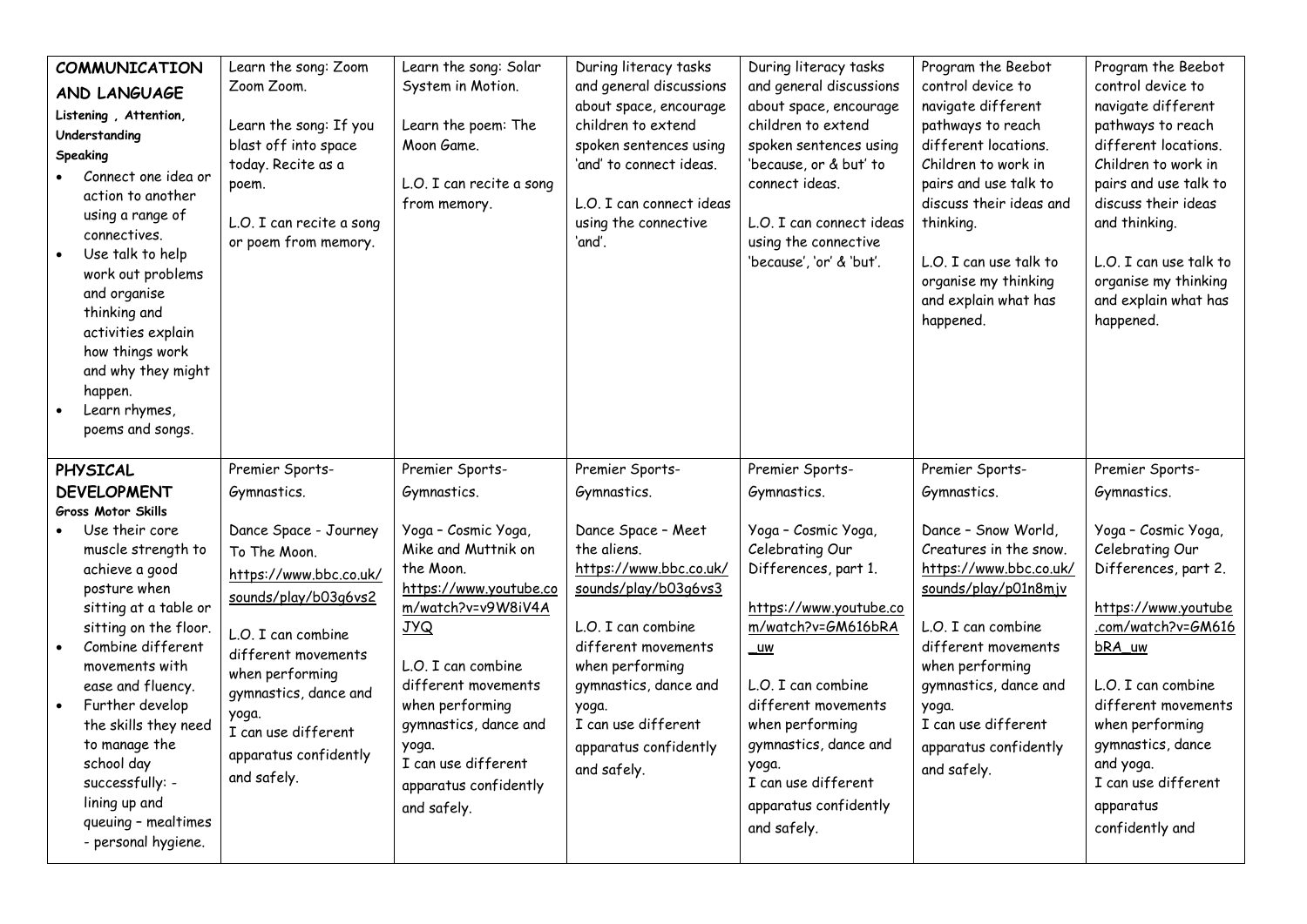| Progress towards a              |                         |                           |                        |                         |                          | safely.              |
|---------------------------------|-------------------------|---------------------------|------------------------|-------------------------|--------------------------|----------------------|
| more fluent style               |                         |                           |                        |                         |                          |                      |
| of moving, with                 |                         |                           |                        |                         |                          |                      |
| developing control              |                         |                           |                        |                         |                          |                      |
| and grace.                      |                         |                           |                        |                         |                          |                      |
| Confidently and                 |                         |                           |                        |                         |                          |                      |
| safely use a range              |                         |                           |                        |                         |                          |                      |
| of large and small              |                         |                           |                        |                         |                          |                      |
| apparatus indoors               |                         |                           |                        |                         |                          |                      |
| and outside, alone              |                         |                           |                        |                         |                          |                      |
| and in a group.                 |                         |                           |                        |                         |                          |                      |
| <b>PHYSICAL</b>                 | Handwriting:            | Handwriting:              | Handwriting:           | Handwriting:            | Handwriting:             | Handwriting:         |
| <b>DEVELOPMENT</b>              |                         |                           |                        |                         |                          |                      |
| <b>Fine Motor Skills</b>        | Tracing letter q and    | Trace and form            | Trace and form         | Trace and form          | Trace and form           | Trace and form       |
| Confidently and                 | handwriting patterns.   | digraphs: ch, sh and th.  | digraphs:              | digraphs:               | digraphs:                | digraphs:            |
| safely use a range              |                         |                           | th (the), ng and ai.   | ee, igh and oa.         | 00, 00 and ar.           | ur and er.           |
| of large and small              | L.O. To form the letter | L.O. To form the          |                        |                         |                          |                      |
| apparatus indoors               | q accurately.           | digraphs ch, sh and th    |                        |                         |                          | L.O. To form the     |
| and outside, alone              |                         | accurately.               | L.O. To form the       | L.O. To form the        | L.O. To form the         | digraphs ur and er   |
| and in a group.                 | Tools:                  |                           | digraphs th, ng and ai | digraphs ee, igh and oa | digraphs oo, oo and ar   | accurately.          |
| Develop their small             |                         | Tools:                    | accurately.            | accurately              | accurately.              |                      |
| motor skills so that            | Explore the playdough   | Use playdough body        |                        |                         |                          | Tools:               |
| they can use a                  | tools with glitter      | parts with other craft    | Tools:                 | Tools:                  | Tools:                   |                      |
| range of tools                  | playdough.              | resources to make an      |                        |                         |                          | To use scissors to   |
| competently, safely             |                         | alien.                    | Paint an alien.        | Use rollers, knives and | Make a moon, rocket      | cut 2D shapes to     |
| and confidently.                | Use scissors to cut out |                           |                        | forks to roll out and   | and space model with     | design own dinosaur. |
| Suggested tools:                | 2D shapes to make a     | L.O. To develop pincer    | L.O. To use a          | cut out craters to make | stars using a paper      |                      |
| pencils for drawing             | rocket picture.         | skills using small parts. | paintbrush with a      | a moon surface.         | plate.                   | L.O. To use scissors |
| and writing,                    |                         |                           | trigrip.               |                         |                          | to snip with more    |
| paintbrushes,                   | L.O. To use scissors    |                           |                        | L.O. To use a knife and | L.O. I can use different | accuracy.            |
| scissors, knives,               | with control and        |                           |                        | fork in each hand to    | tools with control and   |                      |
| forks and spoons.               | accuracy.               |                           |                        | cut and move dough.     | accuracy.                |                      |
| Develop the<br>foundations of a |                         |                           |                        |                         |                          |                      |
| handwriting style               |                         |                           |                        |                         |                          |                      |
| which is fast,                  |                         |                           |                        |                         |                          |                      |
|                                 |                         |                           |                        |                         |                          |                      |
|                                 |                         |                           |                        |                         |                          |                      |
| accurate and<br>efficient.      |                         |                           |                        |                         |                          |                      |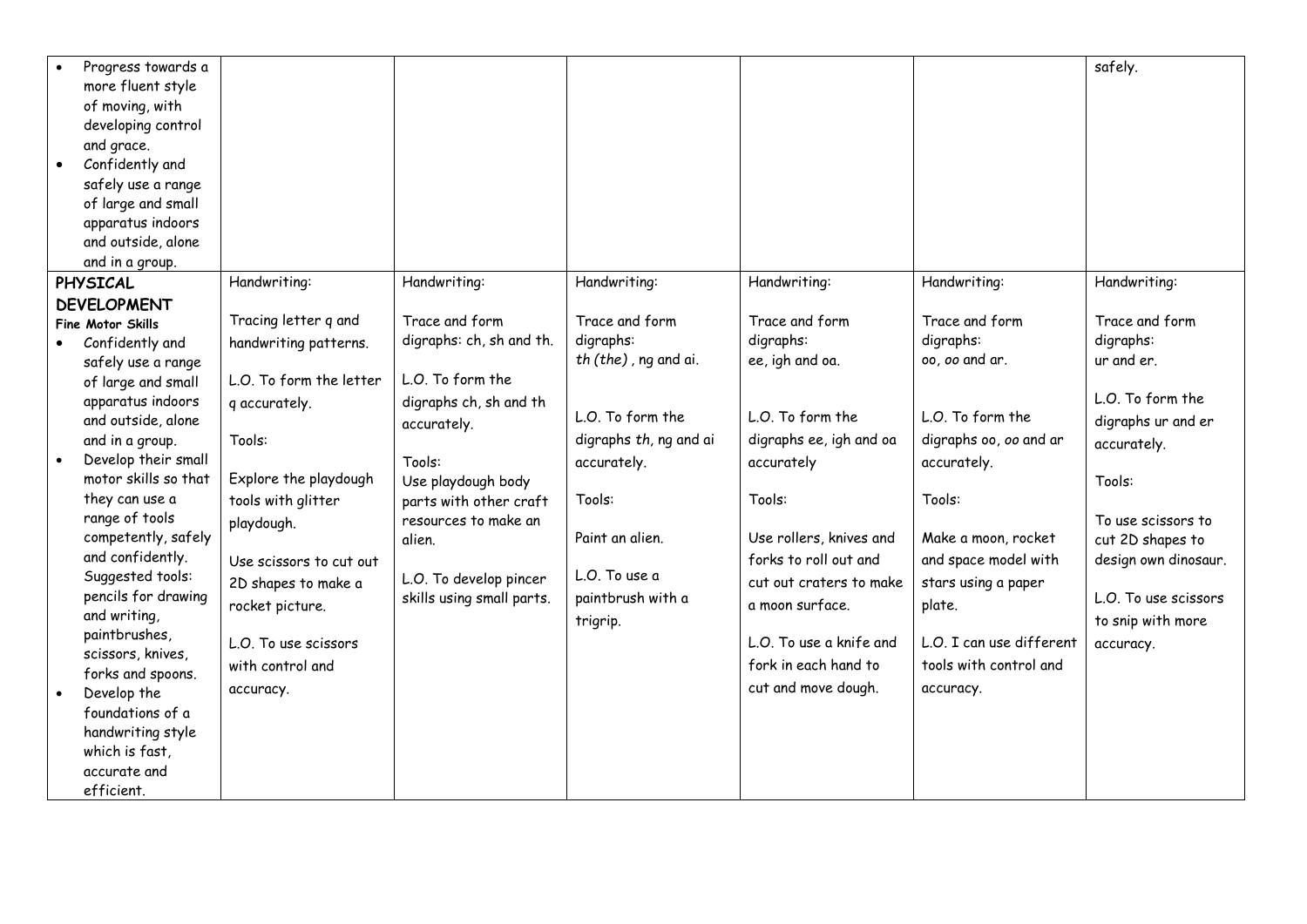| <b>LITERACY</b>                   |                                | Phonics:                | Phonics:                | Phonics:                | Phonics:                 | Phonics:                 | Phonics:               |
|-----------------------------------|--------------------------------|-------------------------|-------------------------|-------------------------|--------------------------|--------------------------|------------------------|
|                                   | <b>Word Reading</b>            | u v w x y z qu          | ch, sh, th (think)      | th (the), ng, ai        | ee, igh, oa              | 00, 00, ar               | ur, er                 |
|                                   | Read some letter               |                         |                         |                         |                          |                          |                        |
|                                   | groups that each               | L.O. To read individual | L.O. To know groups of  | L.O. To know groups of  | L.O. To know groups of   | L.O. To know groups of   | L.O. To know groups    |
|                                   | represent one                  | letters.                | letters make digraphs.  | letters make digraphs.  | letters make digraphs.   | letters make digraphs.   | of letters make        |
|                                   | sound and say                  |                         |                         |                         |                          |                          | digraphs.              |
| sounds for them.                  |                                | Word Reading:           | Word Reading:           | Word Reading:           | Word Reading:            | Word Reading:            |                        |
|                                   | Read key word -<br>Read simple |                         | Read key words - I,     | Read key words - into,  | Read key word - you.     | Read key words - he,     | Word Reading:          |
| phrases and                       |                                | Introduce key word:     | go, to, the.            | no.                     | Blend words with         | me, we, she, be.         | Read key word - are.   |
|                                   | sentences made up              | saw.                    | Blend words with        | Blend words with        | digraphs ee, igh and oa. | Blend words with         | Blend words with       |
|                                   | of words with                  | Blend and read words    | digraphs ch, sh and th. | digraphs th, ng and ai. |                          | digraphs oo, oo and ar.  | digraphs ur and er.    |
|                                   | known letter-sound             | with phase 2 sounds.    |                         |                         | L.O. To read words and   |                          |                        |
|                                   | correspondences                |                         | L.O. To read words and  | L.O. To read words and  | simple phrases.          | L.O. To read words and   | L.O. To read words     |
|                                   | and, where                     | L.O. To read words and  | simple phrases.         | simple phrases.         |                          |                          | and simple phrases.    |
|                                   | necessary, a few               | simple phrases.         |                         |                         |                          | simple phrases.          |                        |
|                                   | exception words.               |                         |                         |                         |                          |                          |                        |
|                                   |                                |                         |                         |                         |                          |                          |                        |
|                                   | <b>LITERCY</b>                 | Story Time:             | Story Time:             | Story Time:             | Story Time:              | Story Time:              | Story Time:            |
|                                   | Comprehension                  | Whatever next?          | Here Come the Aliens    | Man on the Moon         | On the Moon              | Goodnight Spaceman       | The Dinosaur that      |
|                                   | Use of Rex Retriever           |                         |                         |                         |                          |                          | Pooped a Planet        |
|                                   | and Predicting Pip             | L.O. I can retell some  | L.O. I can retell some  | L.O. I can retell some  | L.O. I can retell some   | L.O. I can retell some   |                        |
|                                   | reading skills during          | story parts.            | story parts.            | story parts.            | story parts.             | story parts.             | L.O. I can retell some |
| reading sessions.                 |                                |                         |                         |                         |                          |                          | story parts.           |
|                                   |                                |                         |                         | Guided Reading:         | Guided Reading:          | Guided Reading:          |                        |
| C&L                               |                                |                         | Guided Reading:         | Use of Rex Retriever    | Use of Rex Retriever     | Non-Fiction Text         | Guided Reading:        |
|                                   | Describe events in             |                         | Use of Rex Retriever    | and Predicting Pip to   | and Predicting Pip to    | Look at different        | Use Rex Retriever to   |
|                                   | some detail.                   |                         | and Predicting Pip to   | answer simple questions | answer simple questions  | features of a non-       | retrieve information   |
|                                   | Retell the story,              |                         | answer simple questions | about the setting.      | about the events.        | fiction text.            | from a non-fiction     |
|                                   | once they have                 |                         | about the characters.   |                         |                          |                          | text.                  |
|                                   | developed a deep               |                         |                         | L.O. I can describe     | L.O. I can describe      | L.O. I can recall simple |                        |
| familiarity with the              |                                |                         | L.O. I can describe     | some story settings.    | some story events.       | facts that have been     | L.O. I can recall      |
| text: some as<br>exact repetition |                                |                         | some story characters.  |                         |                          | read.                    | simple facts that      |
|                                   |                                |                         |                         | Independent Reading:    | Independent Reading:     |                          | have been read.        |
| and some in their                 |                                |                         | Independent Reading:    | Phase 2 /3 Early        | Phase 2 / 3 Early        | Independent Reading:     |                        |
| own words.                        |                                |                         | Phase 2 /3 Early        | Reading Comprehension.  | Reading Comprehension.   | Phase 2 /3 Early         | Independent            |
|                                   |                                |                         | Reading Comprehension.  |                         |                          | Reading Comprehension.   | Reading:               |
|                                   |                                |                         |                         |                         |                          |                          | Phase 2 / 3 Early      |
|                                   |                                |                         |                         |                         |                          |                          | Reading                |
|                                   |                                |                         |                         |                         |                          |                          |                        |
|                                   |                                |                         |                         |                         |                          |                          | Comprehension.         |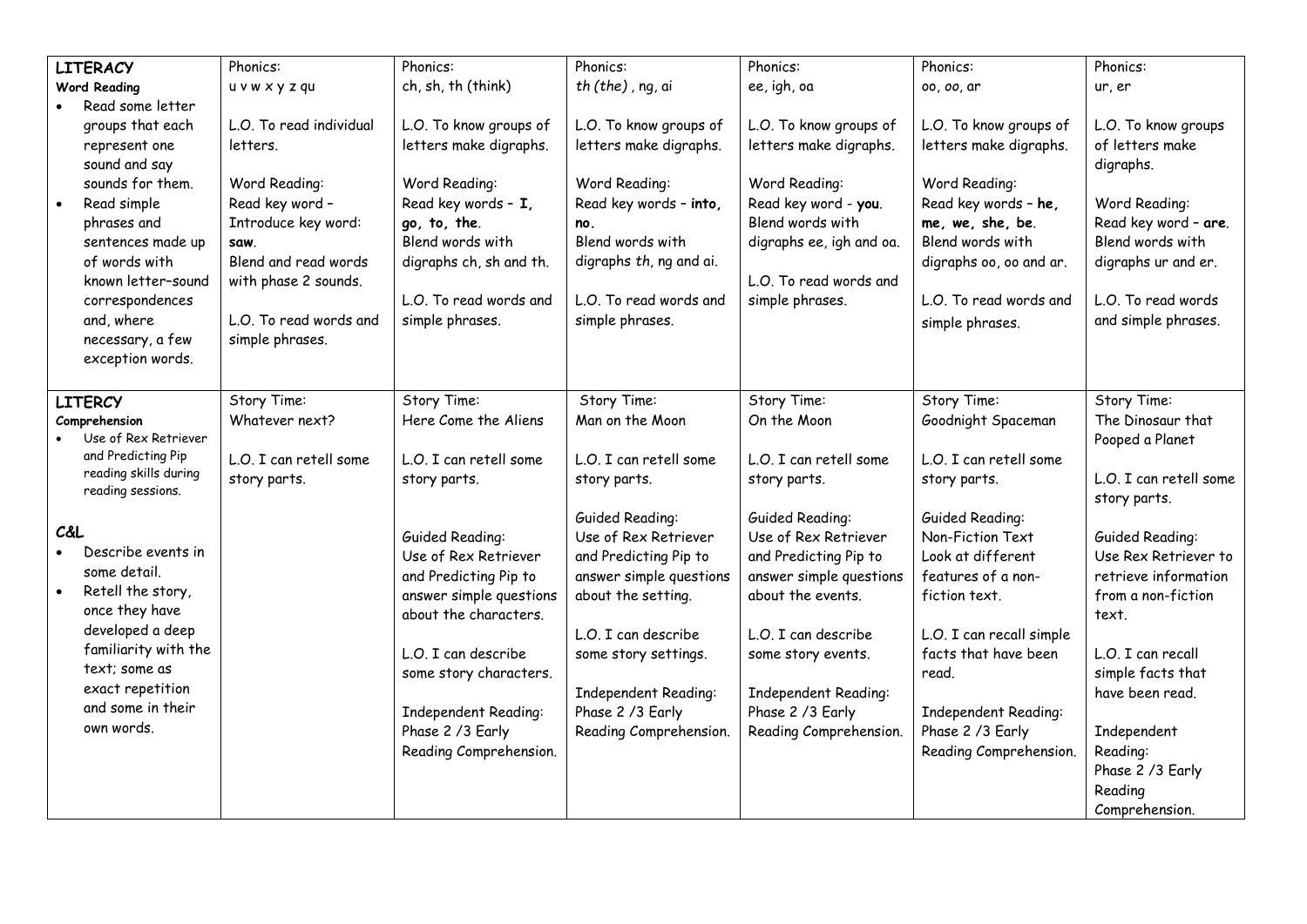| <b>LITERCY</b>                           | Guided Writing:          | Guided Writing:          | Guided Writing:         | Guided Writing:         | Writing Assessment:         | Guided Writing:       |
|------------------------------------------|--------------------------|--------------------------|-------------------------|-------------------------|-----------------------------|-----------------------|
| Writing                                  | Due to inset - no guided | Look at some pictures    | What did Bob see on     | Non-fiction writing     | Postcard from space         | Draw and write about  |
| Spell words by                           | writing this week -      | of aliens through the    | his journey to the      | about space.            | station: To mum and         | the things the        |
| identifying the                          | guided task will be      | window of your rocket    | moon?                   | It is big.              | dad, I                      | dinosaur ate!         |
| sounds and then                          | reading.                 | ship. Write simple alien | He saw a planet.        | It is red.              |                             | L.O. To use the       |
| writing the sound                        |                          | descriptions:            | He saw an alien.        | It has a moon.          | Independent Writing:        | writing pencil checks |
| with letter/s.                           | Independent Writing:     | He has big               | He saw a star.          | L.O. To use a capital   | <b>Space Writing Frames</b> | when writing a        |
| Write short                              | Ted Books - to draw      |                          |                         |                         |                             |                       |
|                                          |                          | It can                   | L.O. To use finger      | letter to start a       |                             | sentence.             |
| sentences with                           | and write about what     | She is                   | spaces between words.   | sentence.               | Spelling:                   |                       |
| words with known                         | they did in the          | L.O. To rehearse my      |                         |                         | Key Words - was, saw,       | Independent           |
| letter-sound                             | Christmas holiday.       | writing ideas and say    | Independent Writing:    | Independent Writing:    | like, went.                 | Writing:              |
| correspondences                          |                          | my phrase or sentence    | Draw and write about    | I would take to space   | Phonic Words -              | Postcards from        |
| using a capital                          | Spelling:                | out loud.                | an alien.               |                         | segment and spell           | space.                |
| letter and full stop.                    | Key Word - the, I,       |                          |                         | Spelling:               | words with digraphs oo,     |                       |
|                                          | mum, dad.                | Independent Writing:     | Spelling:               | Key Words - I, saw,     | 00, ar.                     | Spelling:             |
| PD<br>Develop the foundations            | Phonic Words - CVC       | $I$ saw $a_{}$           | Key Words - he, saw,    | you, the.               |                             | Key Words - are,      |
| of a handwriting style                   | rhyming lists.           |                          | went, and.              | Phonic Words -          | L.O. I can segment and      | you, the, into.       |
| which is fast, accurate and              |                          | Spelling:                | Phonic Words -          | segment and spell       | spell words with            | Phonic Words -        |
| efficient.                               |                          | Key Word - I, can, a,    | segment and spell       | words with digraphs ee, | digraphs.                   | segment and spell     |
|                                          |                          | my, and.                 | words with digraphs th  | igh, oa.                |                             | words with digraphs   |
|                                          | L.O. I can segment and   | Phonic Words -           | $(the)$ , ng, ai.       |                         |                             | ur, er.               |
|                                          | spell small words.       | segment and spell        | L.O. I can segment and  | L.O. I can segment and  |                             |                       |
|                                          |                          | words with digraphs ch,  | spell words with        | spell words with        |                             | L.O. I can segment    |
|                                          |                          | sh and th.               | digraphs.               | digraphs.               |                             | and spell words with  |
|                                          |                          | L.O. I can segment and   |                         |                         |                             | digraphs.             |
|                                          |                          | spell words with         |                         |                         |                             |                       |
|                                          |                          | digraphs.                |                         |                         |                             |                       |
|                                          |                          |                          |                         |                         |                             |                       |
|                                          |                          |                          |                         |                         |                             |                       |
|                                          |                          |                          |                         |                         |                             |                       |
|                                          |                          |                          |                         |                         |                             |                       |
| <b>MATHEMATICS</b>                       | Number 8                 | Number 9                 | Number 10               | Number 11               | Number 12                   | Number 13             |
| <b>Number</b>                            |                          |                          |                         |                         |                             |                       |
| Subitise.                                |                          | Subitise and count an    | Count in rote to 10     | Begins to use the       | Order 3 astronauts          | Dominos car park      |
| Understand the 'one<br>Reflect-Different |                          | irregular arrangement    |                         | language of             | according to size.          | game.                 |
| more than/one less<br>ways to make 8.    |                          | of objects up to 10      | Begins to use the       | subtraction, using part |                             |                       |
| than' relationship                       |                          | stars.                   | language of addition.   | whole model.            |                             |                       |
| Between                                  | Making a set of rockets  |                          | Addition of moon rocks. | Use number fans, can    |                             | Number recognition    |
| consecutive                              | 1-10 using unifix and    | Use number fans, can     | Bob was out on the      | the children identify   | Addition and                | assessment 1-20       |
| numbers.                                 | match numeral to         | the children identify    | moon, he found 3 white  |                         | Subtraction number          |                       |
|                                          | rocket. Carry out with a |                          | rocks and 2 black ones, | the amount with 1 less. | problems.                   |                       |
|                                          |                          |                          |                         |                         |                             |                       |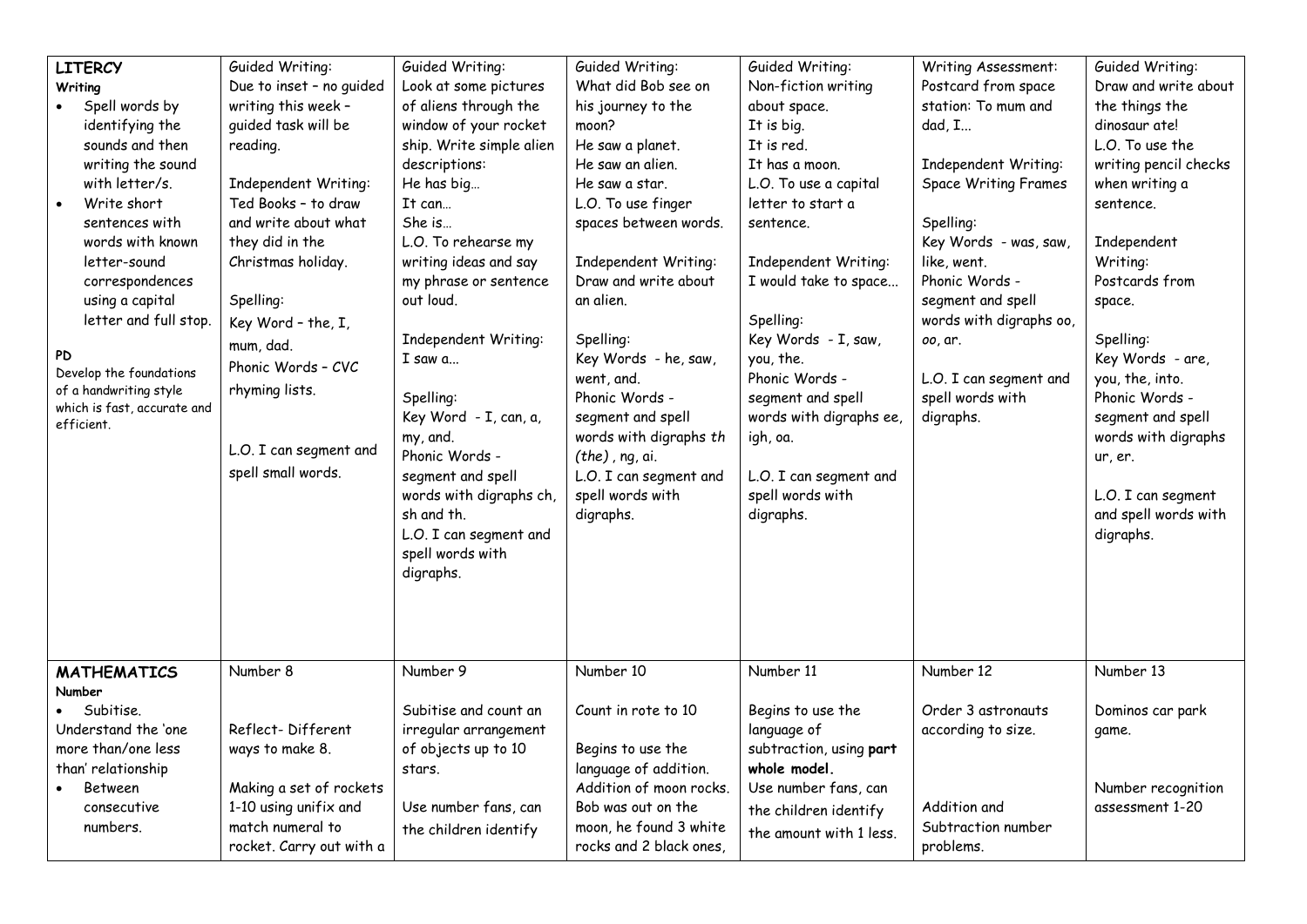|                                                                                                                                                                                                                                                                       | partner to make<br>rockets and then work<br>as a team to order.                                                                                                                                                                                                                                                                                                 | the amount with 1 more.                                                                                                                                                                                                                                                                                                                                                                                                                                                                  | and how many did he<br>find altogether?<br>Repeat several times.<br>Use the part whole<br>model.<br>Writing in the missing<br>numbers to get to the<br>space rocket. |                                                                                                                                                                                                                                                                                                                                                                                                                                                               |                                                                                                                                                                                                                                                                                                                                                          |                                                                                                                                                                                                                                                                                                                                                            |
|-----------------------------------------------------------------------------------------------------------------------------------------------------------------------------------------------------------------------------------------------------------------------|-----------------------------------------------------------------------------------------------------------------------------------------------------------------------------------------------------------------------------------------------------------------------------------------------------------------------------------------------------------------|------------------------------------------------------------------------------------------------------------------------------------------------------------------------------------------------------------------------------------------------------------------------------------------------------------------------------------------------------------------------------------------------------------------------------------------------------------------------------------------|----------------------------------------------------------------------------------------------------------------------------------------------------------------------|---------------------------------------------------------------------------------------------------------------------------------------------------------------------------------------------------------------------------------------------------------------------------------------------------------------------------------------------------------------------------------------------------------------------------------------------------------------|----------------------------------------------------------------------------------------------------------------------------------------------------------------------------------------------------------------------------------------------------------------------------------------------------------------------------------------------------------|------------------------------------------------------------------------------------------------------------------------------------------------------------------------------------------------------------------------------------------------------------------------------------------------------------------------------------------------------------|
| <b>MATHEMATICS</b><br><b>Numerical Patterns</b><br>Count beyond ten.<br>Compare numbers.<br>Explore the<br>composition of<br>numbers to 10.                                                                                                                           | Cut and sticking 2D<br>shapes to make a<br>rocket.<br>Counting to 10.                                                                                                                                                                                                                                                                                           | Colour the space<br>picture using the colour<br>code.<br>Counting to 11.                                                                                                                                                                                                                                                                                                                                                                                                                 | Weight- orders two<br>items by weight or<br>height. Moon rocks<br>Counting to 12.                                                                                    | Order 2 or 3 items by<br>length or height Focus<br>on vocab.<br>Counting to 13.                                                                                                                                                                                                                                                                                                                                                                               | Composition of numbers<br>to 5 using cubes, How<br>many ways can you<br>make 5?<br>Counting to 14.                                                                                                                                                                                                                                                       | Reflect on all<br>numbers learnt.<br>Recap one more than<br>a given number and<br>one less.                                                                                                                                                                                                                                                                |
| <b>RE</b><br><b>UtW</b><br>People, Culture and<br><b>Communities</b><br>Understand that<br>some places are<br>special to members<br>of their community.<br>Recognise that<br>people have<br>different beliefs<br>and celebrate<br>special times in<br>different ways. | Begin RE scheme. Unit<br>F4: Being special:<br>where do we belong?<br>P27.<br>Talk about the idea<br>that each person is<br>unique and valuable.<br>Talk about occasions<br>when things have<br>happened in their lives<br>that made them feel<br>special, from everyday<br>events (a hug from<br>Mum/Dad/carer/friend<br>) and special events (a<br>birthday). | Introduce the idea that<br>religions teach that<br>each person is unique<br>and valuable too, for<br>example by considering<br>religious beliefs about<br>God loving each person.<br>Explore the Jewish and<br>Christian ideas that<br>God loves people even<br>from before they are<br>born (Psalm 139), and<br>their names are written<br>on the palm of God's<br>hand (Isaiah 49:16).<br>Children could draw<br>around their hands,<br>write their names on<br>the palm and decorate. | Share and record<br>occasions when things<br>have happened in their<br>lives that made them<br>feel special.                                                         | Explain how this belief<br>that God loves children<br>is shown in Christianity<br>through infant baptism<br>and dedication. People<br>from other<br>communities have<br>different ways of<br>welcoming new babies.<br>I Consider signs and<br>symbols used in the<br>welcoming of children<br>into the faith<br>community, e.g. water<br>(pure and clean) and a<br>baptismal candle. Look<br>at photos; handle<br>artefacts (robes,<br>cards, etc.); use role | Talk about how children<br>are welcomed into<br>another faith or belief<br>community, e.g. the<br>Islamic Agigah<br>ceremony, whispering<br>of adhan and cutting of<br>hair; compare how non-<br>religious families<br>welcome new babies,<br>e.g. some atheists<br>(people who believe<br>there is no God) might<br>hold a Humanist naming<br>ceremony. | Consider ways of<br>showing that people<br>are special from<br>other religions, e.g.<br>stories about Hindus<br>celebrating Raksha<br>Bandhan, which<br>celebrates the<br>special bond between<br>brothers and sisters.<br>A sister ties a band<br>(or rakhi) of gold and<br>red threads around<br>the right hand of her<br>brother.<br>Celebrate the fact |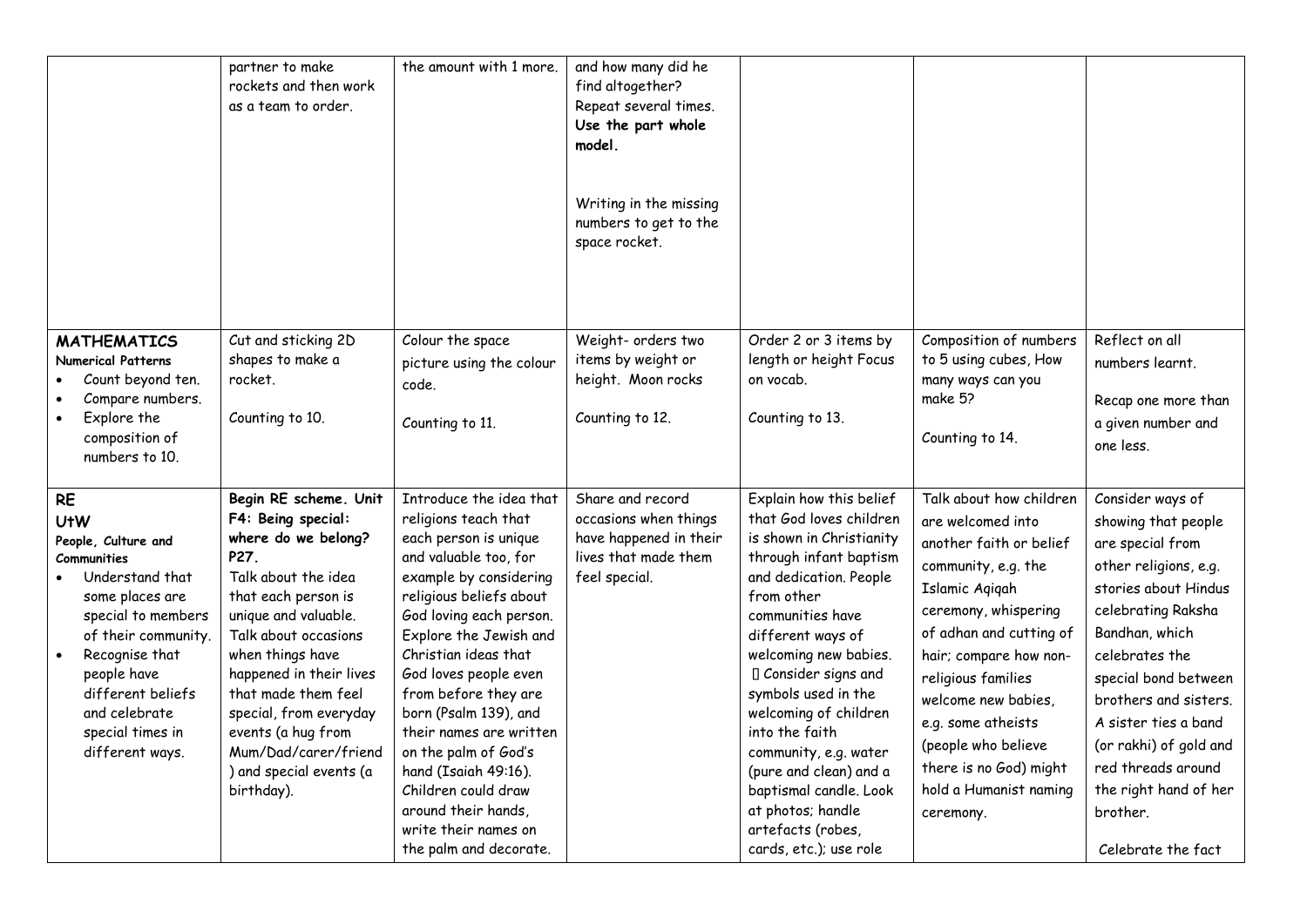|                                                                                                                                                                                                                                          |                                                                                                                                                                                                           | Also reflect on<br>Christian beliefs about<br>Jesus believing children<br>to be very special. Tell<br>the story of Jesus<br>wanting to see the<br>children even though<br>the disciples tried<br>stopping them (Mark<br>10:13-16). Who do we<br>know who makes<br>children feel special? |                                                                                                                                                                                                                | play.                                                                                                                                                                                                                                                                                   |                                                                                                                                                                                         | that we are all<br>special. No<br>fingerprints are the<br>same, and neither are<br>our identities, but we<br>all share one<br>classroom - and one<br>world.                                                           |
|------------------------------------------------------------------------------------------------------------------------------------------------------------------------------------------------------------------------------------------|-----------------------------------------------------------------------------------------------------------------------------------------------------------------------------------------------------------|------------------------------------------------------------------------------------------------------------------------------------------------------------------------------------------------------------------------------------------------------------------------------------------|----------------------------------------------------------------------------------------------------------------------------------------------------------------------------------------------------------------|-----------------------------------------------------------------------------------------------------------------------------------------------------------------------------------------------------------------------------------------------------------------------------------------|-----------------------------------------------------------------------------------------------------------------------------------------------------------------------------------------|-----------------------------------------------------------------------------------------------------------------------------------------------------------------------------------------------------------------------|
| U <sub>t</sub> W<br>Past and Present<br>Comment on images<br>of familiar<br>situations in the<br>past.<br>Compare and<br>contrast<br>characters from<br>stories, including<br>figures from the<br>past.<br>The Natural World<br>Spring B | Look at some pictures<br>of space shuttles,<br>rockets and moon<br>landings from the past.<br>Invite the children to<br>ask questions about<br>space.<br>L.O. I can talk about<br>pictures from the past. | Read the story of<br>Dogger to introduce<br>the concept of past and<br>present.<br>Invite the children to<br>bring in an 'old' toy of<br>theirs to show and tell.<br>L.O. I understand what<br>the past means.                                                                           | Introduce the terms<br>Then and Now / Past<br>and Present.<br>Look at some pictures<br>and artefacts of toys<br>'Past and Present'.<br>L.O. I can talk about<br>toys from the past and<br>present.             | Re-cap the terms Then<br>and Now / Past and<br>Present.<br>Look at the PowerPoint:<br>Household Items From<br>The Past - Twinkl. Have<br>some past and present<br>artefacts: typewriter,<br>phone, old camera, etc.<br>L.O. I can talk about<br>how items are<br>different in the past. | Discuss two famous<br>astronauts from the<br>past: Yuri Gagarin and<br>Neil Armstrong.<br>L.O. I can talk about<br>figures from the past.                                               | Discuss Major Tim<br>Peakes and use the<br>powerpoint to discuss<br>his life and<br>achievements.<br>Compare to Yuri<br>Gagarin and Neil<br>Armstrong.<br>L.O. I can compare<br>figures from the<br>past and present. |
| <b>EXPRESSIVE ARTS</b><br>AND DESIGN<br><b>Being Imaginative and</b><br><b>Expressive</b><br>Return to and build<br>on their previous<br>learning, refining<br>ideas and<br>developing their<br>ability to represent<br>them.            | Explore the range of<br>resources available in<br>the art area.                                                                                                                                           | Design a spaceship /<br>rocket using a large<br>cardboard box.<br>L.O. To evaluate and<br>modify rocket design<br>through group<br>discussion.                                                                                                                                           | Design and make your<br>own spaceship porthole.<br>L.O. To use learning<br>about space to develop<br>their ideas about what<br>they will include in<br>their porthole.<br>Add details and<br>features to alien | Design and make an<br>alien finger puppet or<br>alien mask.<br>L.O. To evaluate the<br>work of others in order<br>to refine and develop<br>own work.                                                                                                                                    | Design and make a<br>space buggy using<br>construction equipment.<br>Test the buggy on a<br>'rocky' moon surface.<br>L.O. To work<br>collaboratively to<br>develop and refine<br>ideas. | To design, make and<br>apply finishing<br>techniques to make a<br>papier mache planet.<br>L.O. To use previous<br>knowledge of missed<br>media to complete<br>design.                                                 |